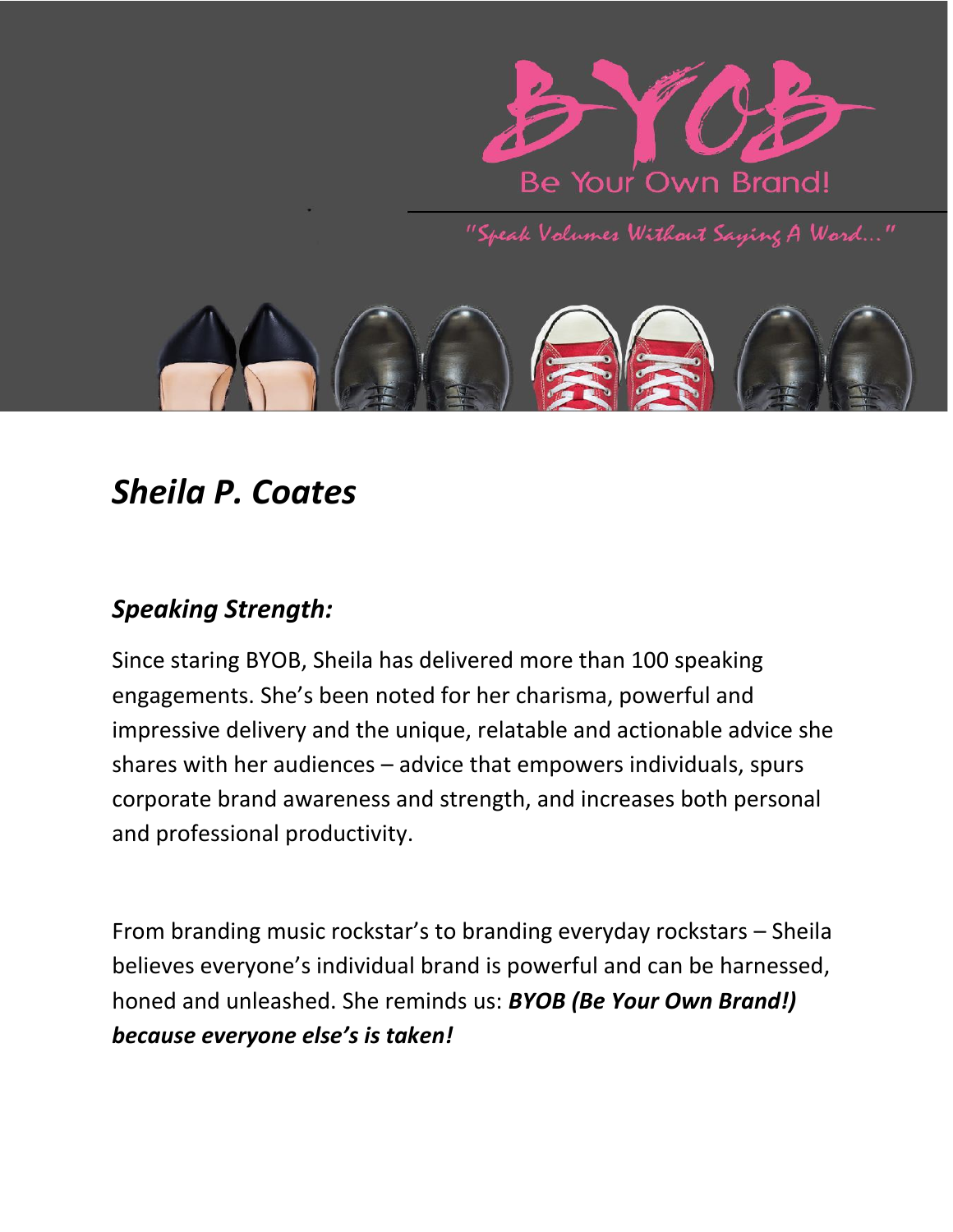#### **Topics**

#### **The Power of Your Brand – and Yours Alone!**

Personal branding for greater confidence, productivity and success.

#### **Your Corporate Brand – and Your Customer**

The power of branding from within – how strengthening individual brands in the workplace can increase corporate growth, impact customer relations, and change the face of your company in the marketplace.

#### **Brand and Beyond DEI**

Diversity, Equity and Inclusion - much more than race. How branding can speak to real empowerment, equity and inclusivity.

#### **Branding… and Landing the Job**

Resume and interviewing skills to help students communicate, follow up, present themselves and improve their confidence when applying for jobs.

#### **Your Brand and Your Business**

How to align your personal brand with that of your business to increase profitability and growth.